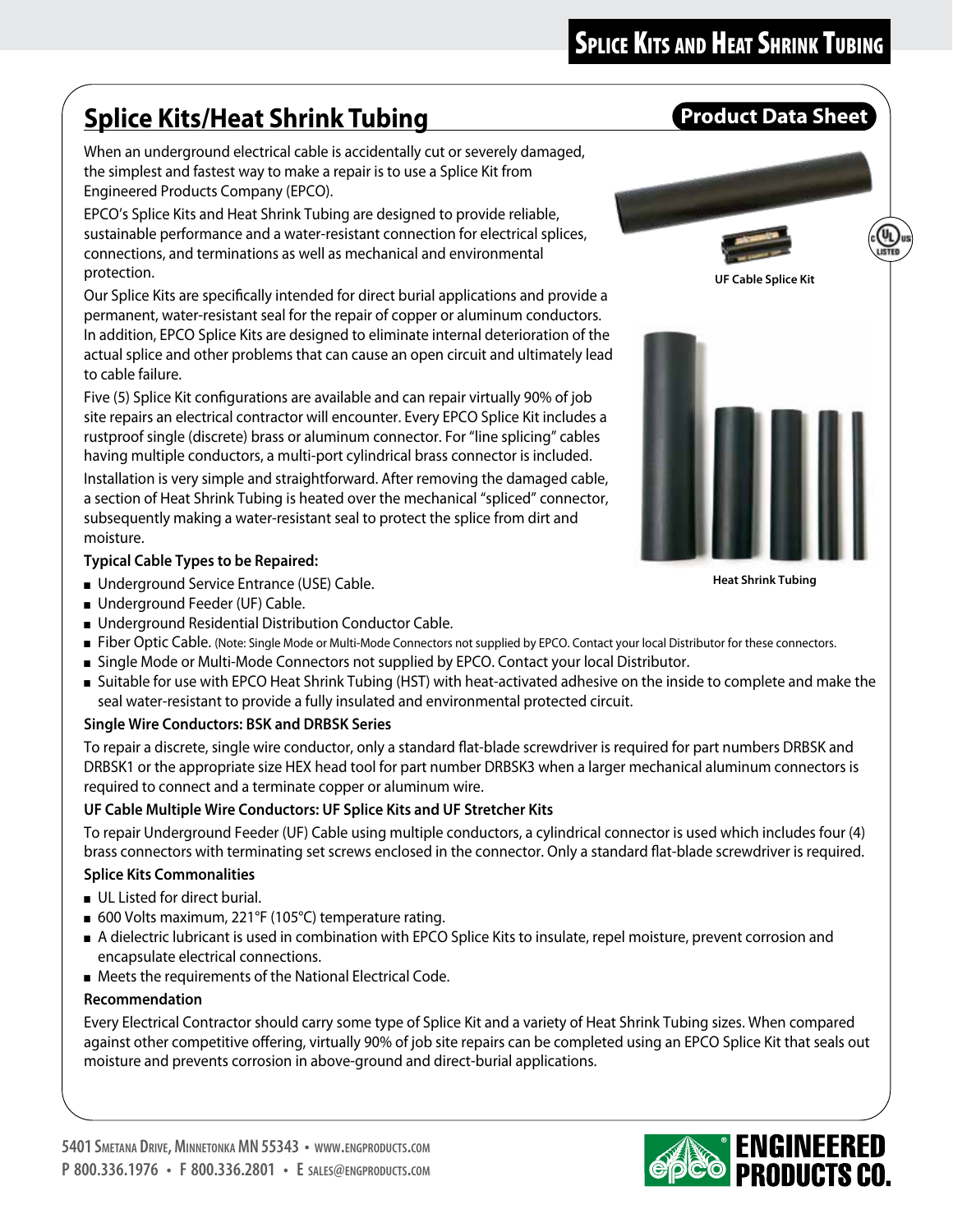## **SPLICE KITS AND HEAT SHRINK TUBING**

#### **UF Cable Splice Kit**

- UL Listed for direct burial. File Number: E123896.
- Labor Savings! Obsoletes messy, two part Splice Kits.
- Accommodates UF Cables sizes: 14/3 without ground minimum, 8/3 without ground maximum.
- 600 Volts maximum, 221°F (105°C) temperature rating.
- Meets the requirements of the 2020 National Electrical Code: Articles 110.14(B), 300.5(E) and 300.50(D).

The UF Cable Splice Kit includes one (1) 4-position mechanical connector and one (1) piece of heat shrink tubing to splice and insulate 14 AWG to 8 AWG UF Cable.

By using Thick Wall Heat Shrink Tubing with sealant and the mechanical connector, the repair of UF Cable is a quick, easy and reliable process. No epoxies, tape or separate mastics are required.



#### **Self Sealing UF Splice Kit**

- UL Listed for direct burial. File Number: E123896.
- Labor Savings! Simplifies the assembly of a moisture resistant splice.
- Protects electrical connections and allows for re-entry if needed.
- Eliminates use of epoxies, tape or mastics.
- 600 Volts maximum, 221°F (105°C) temperature rating.
- Meets the requirements of the 2020 National Electrical Code: Articles 110.14(B), 300.5(E) and 300.50(D).

The uniquely designed interference fit cover enables direct burial of UF Cable to be a quick and reliable process. The kit includes a mechanical connector, silicone lubricant and the interference fit covers. Accommodates 14 AWG to 8 AWG wire sizes.



UNITS OF MEASURE KEY Order Unit: The Unit to be ordered; Unit Qty: Number of pieces in each Unit; Unit Pkg: Unit Packages contained in the case - Packaging types - BG (Bag), BRL (Barrel), BX (Box), BN (Bulk), PKG (Package), EA (Each), RL (Roll), LB (Pound), C (Hundred), M (Thousand); Units/Case: Unit packages contained in the Case; TL Case Qty: The total number of items in each Master Case; Min Order Qty: The smallest Unit that can be ordered; **MM Req:** Must order multiples of the Unit in the stated quantities; **Ship Wt (Lbs):** Total weight of the units per Carton



CALL CALL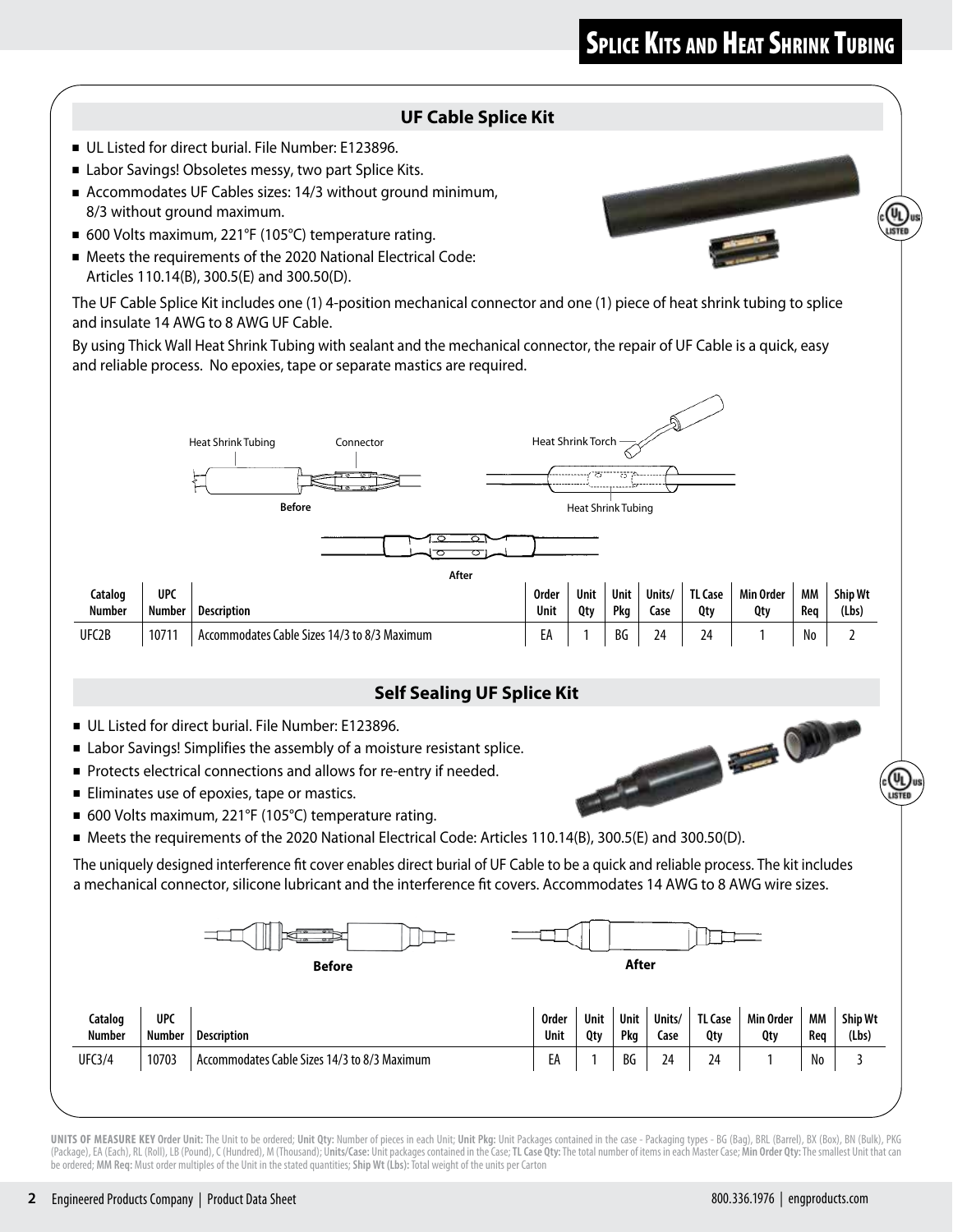#### **UF Stretcher Kit**

- UL Listed for direct burial. File Number: E123896.
- Labor Savings! Includes one 11.5" mechanical connector that eliminates the need to use two (2) UF Cable Splice Kits (P/N: UFC2B) and a short piece of cable when repairing a longer section of damaged UF Cable.
- 600 Volts maximum, 221°F (105°C) temperature rating.
- Meets the requirements of the 2020 National Electrical Code: Articles 110.14(B), 300.5(E) and 300.50(D).

Simplify UF Cable repairs after a trencher or backhoe has damaged or destroyed a 7" to 10" section of UF Cable. Utilize our Thick Wall Heat Shrink Tubing with sealant to make a quick and reliable repair. Eliminates epoxies, tapes or separate mastics and creates a waterproof splice. The kit includes one (1) 4-position 11.5" connector and one (1) piece of heat shrink tubing. Designed to splice and insulate 14 AWG to 8 AWG UF Cable.



| Catalog<br><b>Number</b> | <b>UPC</b><br><b>Number</b> | Description                                       | Order<br>Unit | Unit<br>0tv | Unit<br>Pka | Units/<br>Case | <b>TL Case</b><br>0tv | Min Order<br>Qty | МM<br>Rea | <b>Ship Wt</b><br>(Lbs) |
|--------------------------|-----------------------------|---------------------------------------------------|---------------|-------------|-------------|----------------|-----------------------|------------------|-----------|-------------------------|
| UFS2                     | 10714                       | Cable Sizes 14/3 to 8/3 Maximum<br>Accommodates ' | £Α            |             | BG          | <u>.</u>       | -                     |                  | No        |                         |

#### **Dual Rated Butt Splice Kits**

- Although crimping is the most commonly used method of wire splicing and termination, our Dual-Rated Butt Splice Kits eliminate expensive crimping tools when splicing aluminum or copper conductors for direct burial.
- UL Listed components.
- 600 Volts maximum, 221°F (105°C) temperature rating.
- For use with aluminum and copper conductors.
- Meets the requirements of the 2020 National Electrical Code: Articles 110.14(B), 300.5(E) and 300.50(D).

The kits include a pair of thick wall heat shrink tubing (2 pieces) and one (1) mechanical connector. Popular splicing applications include repair and/or extending type USE Cable.

|                          |                             | $\circledcirc$<br>$\circledcirc$ $\vdash$<br><b>Before</b>                                          |                             | After              |             |                |                       |                  |           |                         |
|--------------------------|-----------------------------|-----------------------------------------------------------------------------------------------------|-----------------------------|--------------------|-------------|----------------|-----------------------|------------------|-----------|-------------------------|
| Catalog<br><b>Number</b> | <b>UPC</b><br><b>Number</b> | <b>Description</b>                                                                                  | <b>Order</b><br><b>Unit</b> | <b>Unit</b><br>Qty | Unit<br>Pkg | Units/<br>Case | <b>TL Case</b><br>Qty | Min Order<br>Qty | МM<br>Req | <b>Ship Wt</b><br>(Lbs) |
| <b>DRBSK</b>             | 11499                       | Includes one (1) Dual Rated Connector - 4 AWG to 8 AWG;<br>Two (2) pieces of Heat Shrink Tubing     | EA                          |                    | BG          | 24             | 24                    |                  | No        | 3                       |
| DRBSK1                   | 11500                       | Includes one (1) Dual Rated Connector - 2 AWG to 1/0 AWG;<br>Two (2) pieces of Heat Shrink Tubing   | EA                          |                    | BG          | 24             | 24                    |                  | No        |                         |
| DRBSK3                   | 11501                       | Includes one (1) Dual Rated Connector - 2/0 AWG to 250 MCM;<br>Two (2) pieces of Heat Shrink Tubing | EA                          |                    | BG          | 24             | 24                    |                  | No        | 3                       |

UNITS OF MEASURE KEY Order Unit: The Unit to be ordered; Unit Qty: Number of pieces in each Unit; Unit Pkg: Unit Packages contained in the case - Packaging types - BG (Bag), BRL (Barrel), BX (Box), BN (Bulk), PKG (Package), EA (Each), RL (Roll), LB (Pound), C (Hundred), M (Thousand); Units/Case: Unit packages contained in the Case; TL Case Qty: The total number of items in each Master Case; Min Order Qty: The smallest Unit that can be ordered; **MM Req:** Must order multiples of the Unit in the stated quantities; **Ship Wt (Lbs):** Total weight of the units per Carton



**Contract Contract Contract Contract Contract Contract Contract Contract Contract Contract Contract Contract Contract Contract Contract Contract Contract Contract Contract Contract Contract Contract Contract Contract Contr**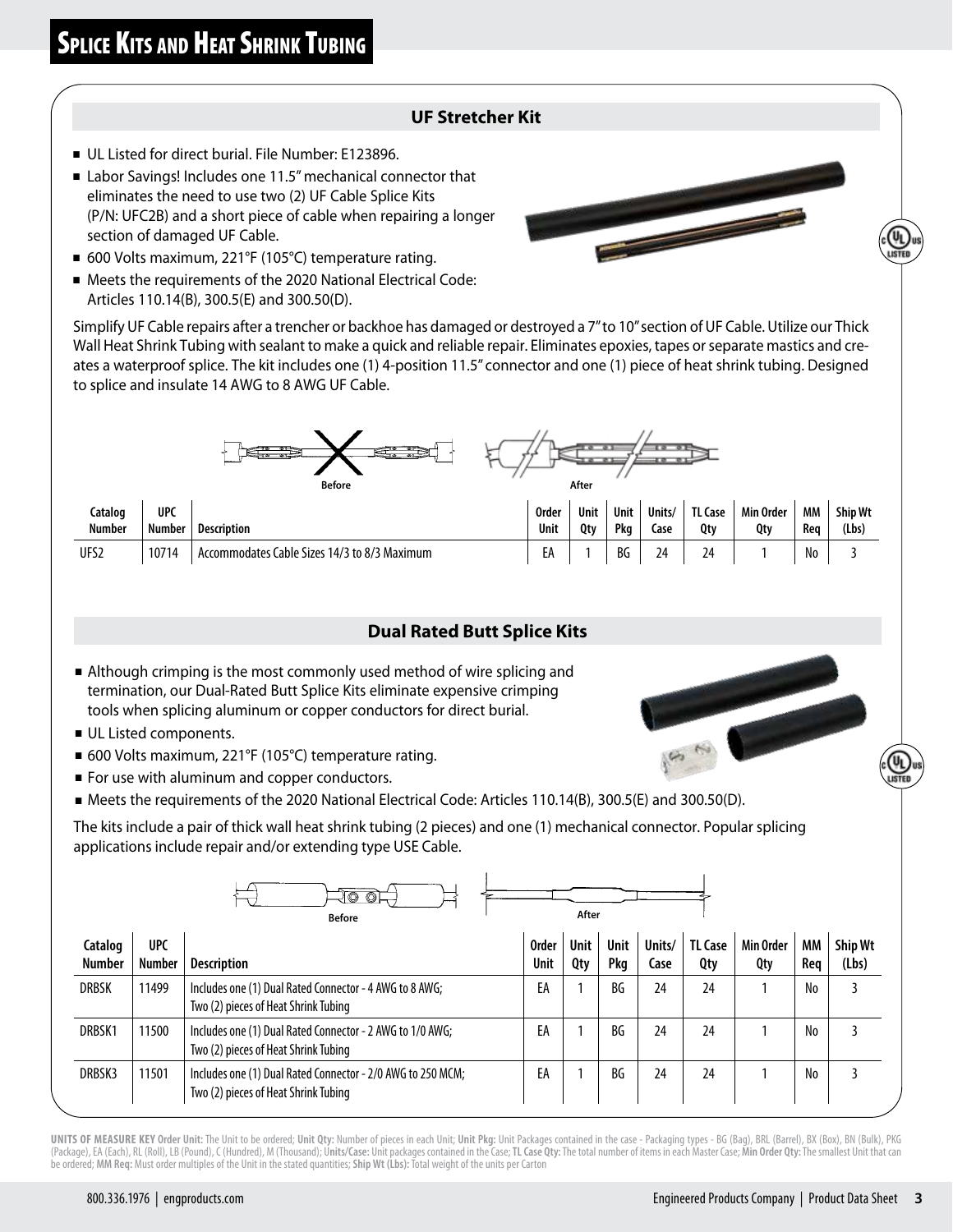## **SPLICE KITS AND HEAT SHRINK TUBING**

#### **Copper Butt Splice Kits**

- UL Listed. File Number: E103228.
- Labor Savings! Designed to simplify splicing discreet copper conductors.
- Sizes: 14 AWG to 2 AWG.
- BSK series is rated for 600 Volts maximum, 221°F (105°C) temperature rating.
- Meets the requirements of the 2020 National Electrical Code: Articles 110.14(B), 300.5(E) and 300.50(D).

BSK Splice Kits include a "Copper" Butt Splice Connector and Thick Wall Heat Shrink Tubing to create a fully insulated and protected butt splice.





| <b>Copper Butt Splice Kits</b> |    | <b>AWG</b><br><b>Dual Rated Butt Splice Kits</b> |               | <b>Logical AWG Number</b> | AWG (and "Aught" | <b>MCM or kcmil</b> |  |
|--------------------------------|----|--------------------------------------------------|---------------|---------------------------|------------------|---------------------|--|
|                                | 14 |                                                  |               |                           | */0 Equivalent   |                     |  |
|                                | 13 |                                                  |               | 8                         | 8                | 17                  |  |
| BSK1                           | 12 |                                                  |               | $\overline{7}$            | $\overline{7}$   | 21                  |  |
|                                | 11 |                                                  | <b>DRBSK</b>  | 6                         | 6                | 26                  |  |
| BSK <sub>2</sub>               | 10 |                                                  |               | 5                         | 5                | 33                  |  |
|                                | 9  |                                                  |               | $\overline{4}$            | $\overline{a}$   | 42                  |  |
|                                | 8  | 8                                                |               | $\overline{2}$            | $\overline{2}$   | 66                  |  |
|                                |    | $\overline{7}$                                   | DRBSK1        |                           |                  | 84                  |  |
|                                |    | 6                                                |               | $\mathsf 0$               | 1/0              | 106                 |  |
| BSK3                           |    | 5                                                |               | $-1$                      | 2/0              | 133                 |  |
| BSK4                           |    | $\overline{4}$                                   |               | $-2$                      | 3/0              | 168                 |  |
|                                |    | $\overline{3}$                                   | <b>DRBSK3</b> | $-3$                      | 4/0              | 212                 |  |
|                                |    | $\overline{2}$                                   |               | $-3.7$                    | 4.7/0            | 250                 |  |

UNITS OF MEASURE KEY Order Unit: The Unit to be ordered; Unit Qty: Number of pieces in each Unit; Unit Pkg: Unit Packages contained in the case - Packaging types - BG (Bag), BRL (Barrel), BX (Box), BN (Bulk), PKG (Package), EA (Each), RL (Roll), LB (Pound), C (Hundred), M (Thousand); Units/Case: Unit packages contained in the Case; TL Case Qty: The total number of items in each Master Case; Min Order Qty: The smallest Unit that can be ordered; **MM Req:** Must order multiples of the Unit in the stated quantities; **Ship Wt (Lbs):** Total weight of the units per Carton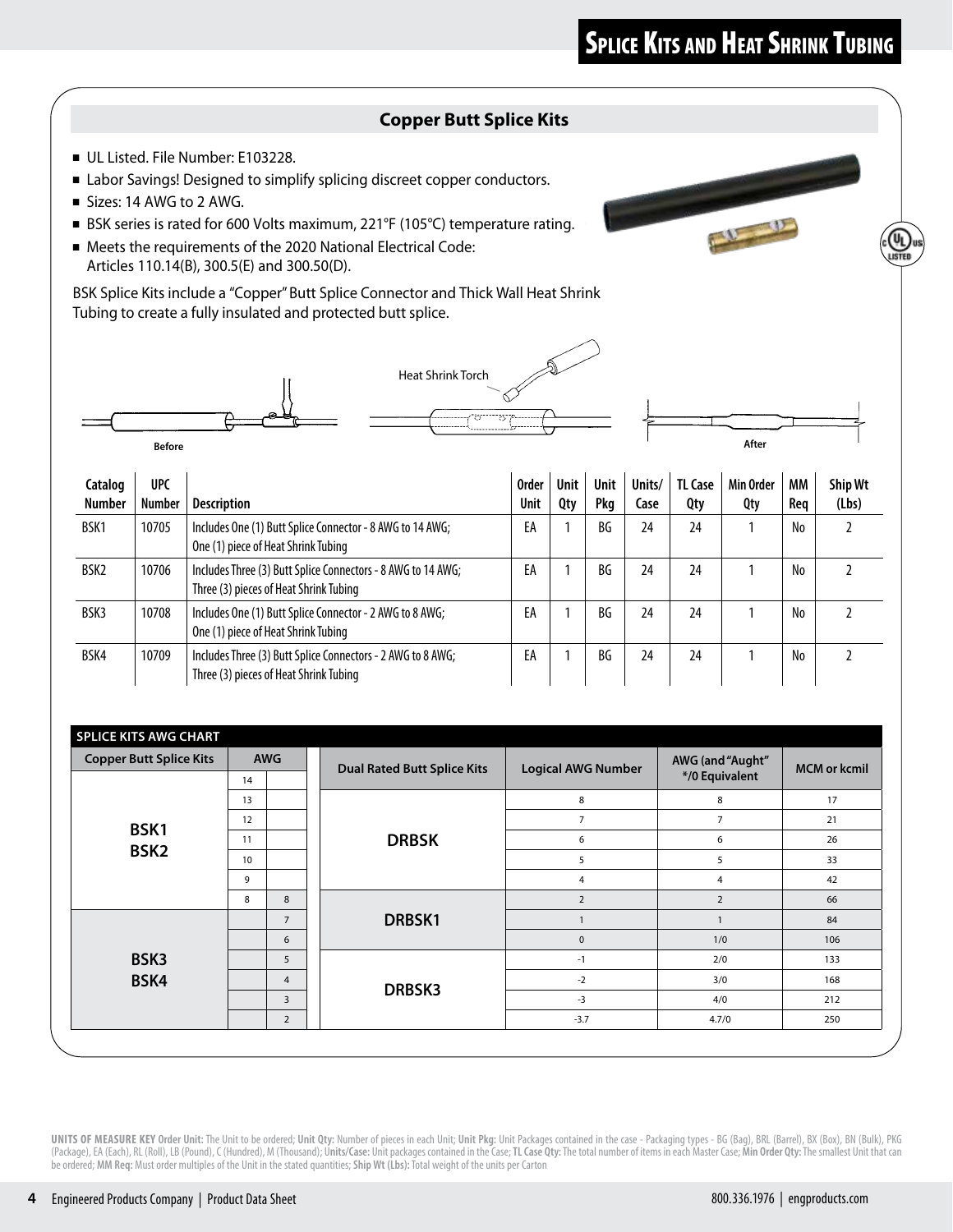#### **Heat Shrink Tubing**

- Our Heat Shrink Tubing (HST) internal coating includes a adhesive and sealant; when the HST is heated, it provides a water-resistant seal to protect the mechanical splice from dirt and moisture. The standard color is black.
- Installs and shrinks easily for labor savings. Most effective when insulating over large transitions.
- 3:1 Shrink ratio accommodates larger cable size ranges.
- Excellent abrasion, corrosion and environmental resistance properties.
- UV and fungi resistant to protect the HST from surface fungus growth and obscure cable identification.
- Heat Shrink Tubing can be purchased in bulk. Available in pre-cut lengths from 4" to 48" lengths and quoted per inch.
- Meets the requirements of the 2020 National Electrical Code: Articles 110.14(B), 300.5(E), and 300.50(D).

| Catalog<br><b>Number</b> | <b>UPC</b><br><b>Number</b> | <b>Description</b>                                                                                             | <b>Order</b><br><b>Unit</b> | <b>Unit</b><br>Qty | Unit<br>Pkg | Units/<br>Case | <b>TL Case</b><br>Qty | Min Order<br>Qty | MМ<br>Req | <b>Ship Wt</b><br>(Lbs) |
|--------------------------|-----------------------------|----------------------------------------------------------------------------------------------------------------|-----------------------------|--------------------|-------------|----------------|-----------------------|------------------|-----------|-------------------------|
| <b>HST1410</b>           | 10170                       | Conductor Size - 14 AWG to 10 AWG, Shrink Range - .36" to .12";<br>Includes six (6) 8" pieces per package      | EA                          | 6                  | BG          | 12             | 72                    | 6                | Yes       | 5                       |
| <b>HST84</b>             | 10171                       | Conductor Size - 6 AWG to 2 AWG, Shrink Range - .75" to .24";<br>Includes six (6) 8" pieces per package        | EA                          | 6                  | BG          | 12             | 72                    | 6                | Yes       |                         |
| <b>HST23/0</b>           | 10172                       | Conductor Size - 1/0 AWG to 3/0 AWG, Shrink Range - 1.10" to .35";<br>Includes six (6) 8" pieces per package   | EA                          | 6                  | BG          | 12             | 72                    | 6                | Yes       | 9                       |
| HST2/0300                | 10173                       | Conductor Size - 2/0 AWG to 350 MCM, Shrink Range - 1.50" to .47";<br>Includes four (4) 8" pieces per package  | EA                          | 4                  | ВG          | 12             | 12                    | 4                | Yes       | 10                      |
| HST300650                | 10174                       | Conductor Size - 250 MCM to 500 MCM, Shrink Range - 2.0" to .63";<br>Includes three (3) 12" pieces per package | EA                          | 3                  | BG          | 12             | 12                    | 3                | Yes       | 13                      |

#### **Bulk Heat Shrink Tubing Part Number Configurator**



UNITS OF MEASURE KEY Order Unit: The Unit to be ordered; Unit Qty: Number of pieces in each Unit; Unit Pkg: Unit Packages contained in the case - Packaging types - BG (Bag), BRL (Barrel), BX (Box), BN (Bulk), PKG (Package), EA (Each), RL (Roll), LB (Pound), C (Hundred), M (Thousand); Units/Case: Unit packages contained in the Case; TL Case Qty: The total number of items in each Master Case; Min Order Qty: The smallest Unit that can be ordered; **MM Req:** Must order multiples of the Unit in the stated quantities; **Ship Wt (Lbs):** Total weight of the units per Carton